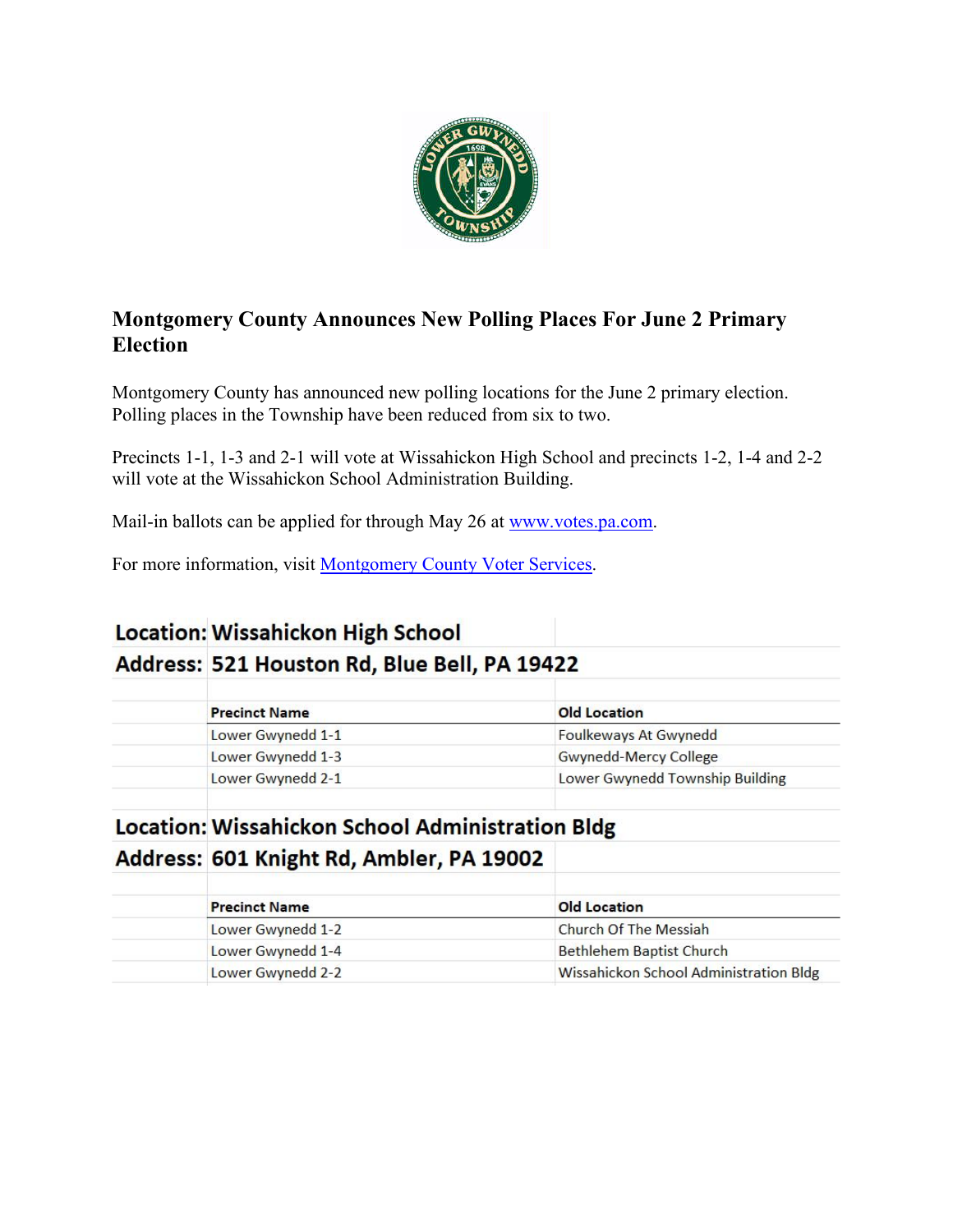## **Pennsylvania Continues to Reopen**

Governor Wolf announced today that 13 counties in the western part of the state moved from being under stay-at-home orders (red) to aggressive mitigation (yellow). The southeastern part of the state remains under a stay-at-home order through June 4.

[Click here for Governor Wolf's reopening plan](https://www.governor.pa.gov/plan-for-pennsylvania/)



#### **Township Business**

The Township Building will now remain closed through June 4 in accordance with Governor Wolf's stay-at-home order. Staff continues to work remotely. Please call 215-646-5302 to reach the Township or email contactus@lowergwynedd.org. There may be a slight delay in response. Please schedule all inspections at least 48 hours in advance.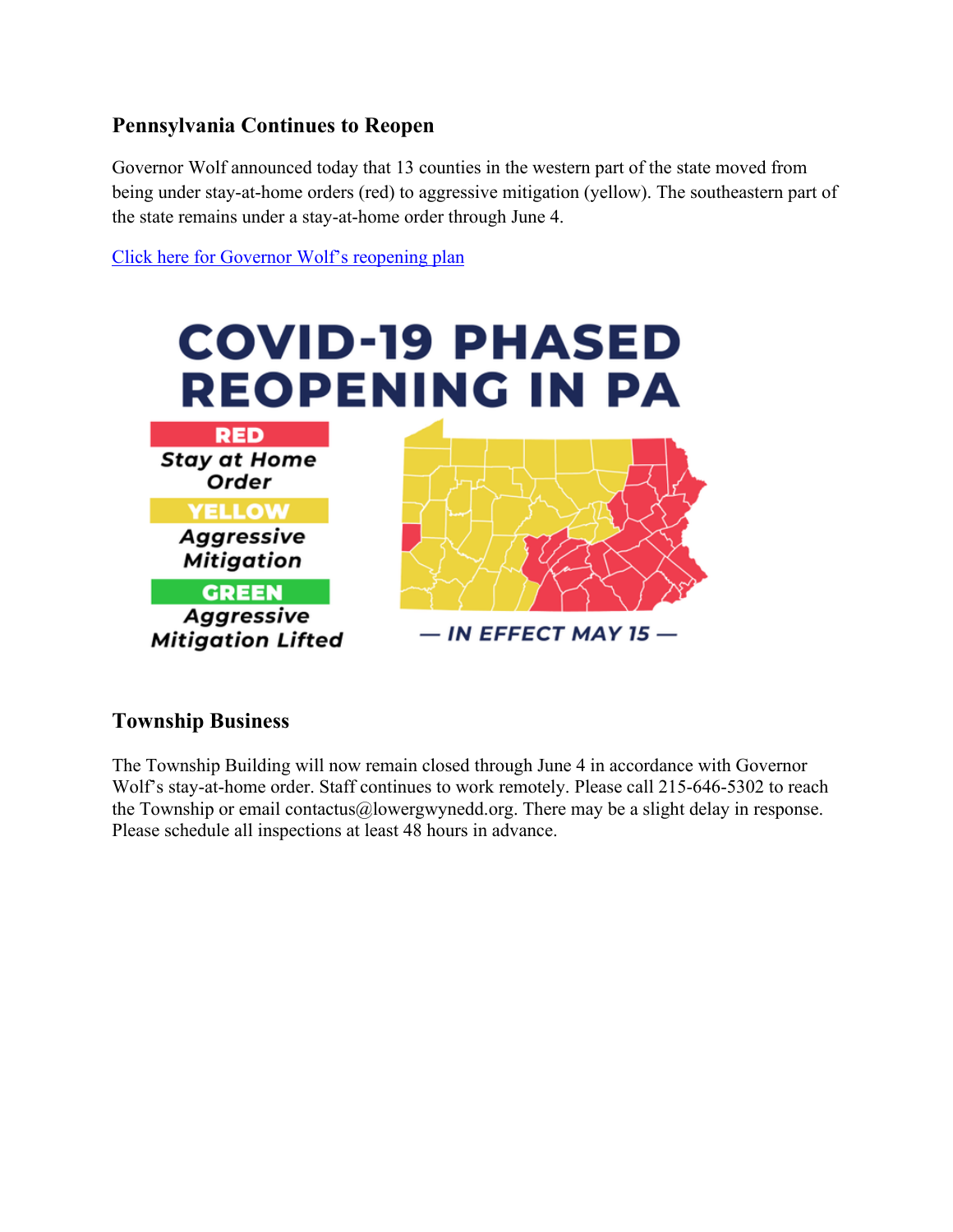

### **Lower Gwynedd Remembers Law Enforcement Officers**

[Police Week](https://www.policeweek.org/) concluded on Saturday, May 16, 2020. The annual event honors law enforcement officers who gave their lives for their communities.

Lower Gwynedd remembers all the officers who made the ultimate sacrifice, including our own Officer Richard Lawn, and asks the community to take a moment to think of these men and women and their families.



#### **Please Complete The Census**

If that 2020 Census envelope is still sitting on your desk, please take a few minutes this weekend and complete the census. Your participation will ensure that Lower Gwynedd, Montgomery County and Pennsylvania counts.

For more information, visit [2020census.gov.](https://2020census.gov/)